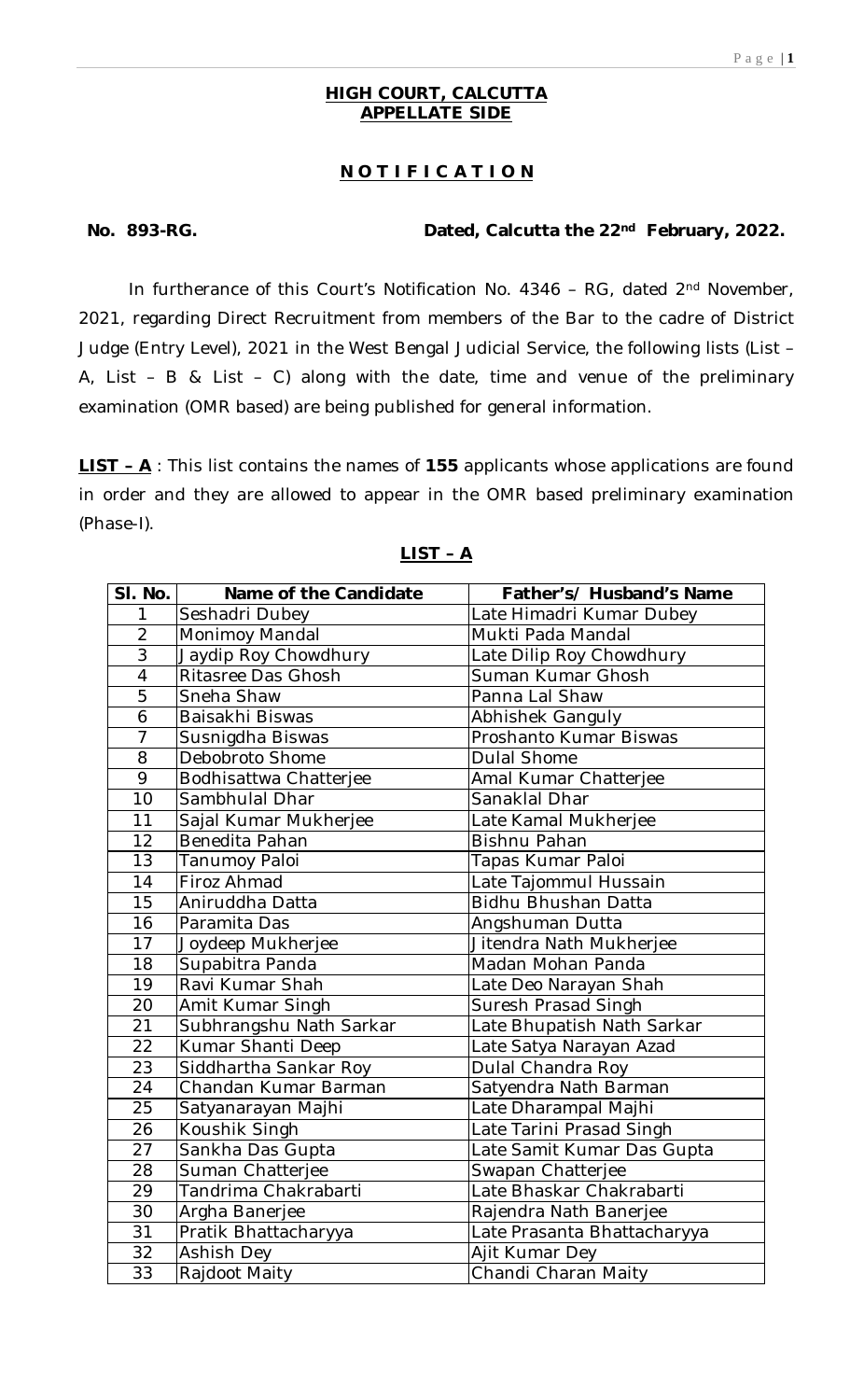| SI. No.  | Name of the Candidate     | Father's/ Husband's Name     |
|----------|---------------------------|------------------------------|
| 34       | Sazzad Ali Khan           | Amzad Ali Khan               |
| 35       | Narayan Prasad            | <b>Bharat Bhushan</b>        |
| 36       | Debasri Haldar            | Subhasish Muhuri             |
| 37       | Sanchita Chakraborty      | Susanta Kumar Chakraborty    |
| 38       | Dr. Samir Kumar Shaw      | Late Birju Lal Shaw          |
| 39       | Aiswarjya Gupta           | Chittapriya Ghosh            |
| 40       | Raman Mishra              | Chhotelal Mishra             |
| 41       | Pawan Kumar Gupta         | Shankar Prasad Gupta         |
| 42       | Manilal Ray               | Late Surendra Nath Ray       |
| 43       | Swatilekha Pal            | Dr. Manabananda Pal          |
| 44       | Sourav Bose               | Late Indra Nath Bose         |
|          |                           |                              |
| 45       | Nabanita Bhadra           | Late Krishna Gopal Bhadra    |
| 46       | Avik Saha                 | Ram Gopal Saha               |
| 47       | Satya Narayan Basak       | Dibakar Basak                |
| 48       | Zinia Mukherjee           | Jayanta Chakraborty          |
| 49       | Parvej Anam               | Khairul Anam                 |
| 50       | Mahboob Alam              | Late Hamidur Rahman          |
| 51       | Apurba Das                | Adhir Das                    |
| 52       | Anirban Dutta             | Late Adwaita Charan Dutta    |
| 53       | Md. Nuruddin Ahmed        | Late Majam Ali Munchi        |
| 54       | Sk Jahidul Islam Mondal   | Sk Abdur Rouf Mondal         |
| 55       | <b>Shital Sunwas</b>      | Md. Israil Sk.               |
| 56       | Prasanta Kapri            | Ananta Kumar Kapri           |
| 57       | Samarjit Sarkar           | Late Sisir Kumar Sarkar      |
| 58       | Samiul Haque              | Sirajul Haque                |
| 59       | <b>Arindam Biswas</b>     | Late Bimalendu Biswas        |
| 60       | Achinta Bagchi            | Late Amal Bagchi             |
| 61       | Jadu Nath Ghosh           | Late Dhirendra Nath Ghosh    |
| 62       | Sovan Kumar Dutta         | Ashoke Kumar Dutta           |
| 63       | Nabin Kumar Sao           | Arjun Kumar Sao              |
| 64       | Ranjana Chatterjee        | Late Madhusudan Chatterjee   |
| 65       | Manish Kumar              | Beer Singh                   |
| 66       | <b>Bikash Chandra Das</b> | <b>Bidhu Bhusan Das</b>      |
| 67       | Abul Hasan                | Late Abdul Hasib             |
| 68       | Partha Sarathi Mukherjee  | Parbati Charan Mukherjee     |
| 69       | Ranjit Kumar Mukherjee    | <b>Bhabatosh Mukherjee</b>   |
| 70       | Paramita Pattanayak       | Subhendu Pattanayak          |
| 71       | Gangadhar Mahato          | Narayan Chandra Mahato       |
| 72       | Abu Fattah Hoque          | Samsul Hoque                 |
| 73       | Shraboni Sarkar           | Late Ram Sarkar              |
| 74       | Amit Sankar Bagchi        | Late Sankar Nath Bagchi      |
| 75       | Jitendra Kumar Pandey     | Hari Ram Pandey              |
| 76       | Saugata Bhattacharya      | Late Sanath Bhattacharya     |
| 77       | Kallal Mishra             | Kalyan Mishra                |
| 78       | <b>Biswajit Bose</b>      | Late Khudiram Bose           |
| 79       | Diganta Das               | Rajat Kumar Das              |
| 80       | Nilanjan Chakraborty      | Satiranjan Chakraborty       |
| 81       | Prakash Yadav             | Late Mahadev Yadav           |
| 82       | Mita Bag Dey              | Nemai Chandra Bag            |
| 83       | Supratim Bhattacharya     | Madhusudan Bhattacharya      |
| 84       | Suvra Sen                 | Tushar Ranjan Sen            |
| 85       | Anindita Mukherjee        | Arun Kumar Mukherjee         |
| 86       | Shek Raju                 | Late Shek Umar Ali           |
| 87       | Santiago Roy              | Dharani Kumar Roy            |
|          |                           |                              |
| 88<br>89 | Nayantara Bala            | Late Jamini Kanta Bala       |
|          | Partha Mukherjee          | Sambhunath Mukherjee         |
| 90       | Manoj Kumar Sadhu         | Malay Kumar Sadhu            |
| 91       | Amiya Mukherjee           | Late Dilip Chandra Mukherjee |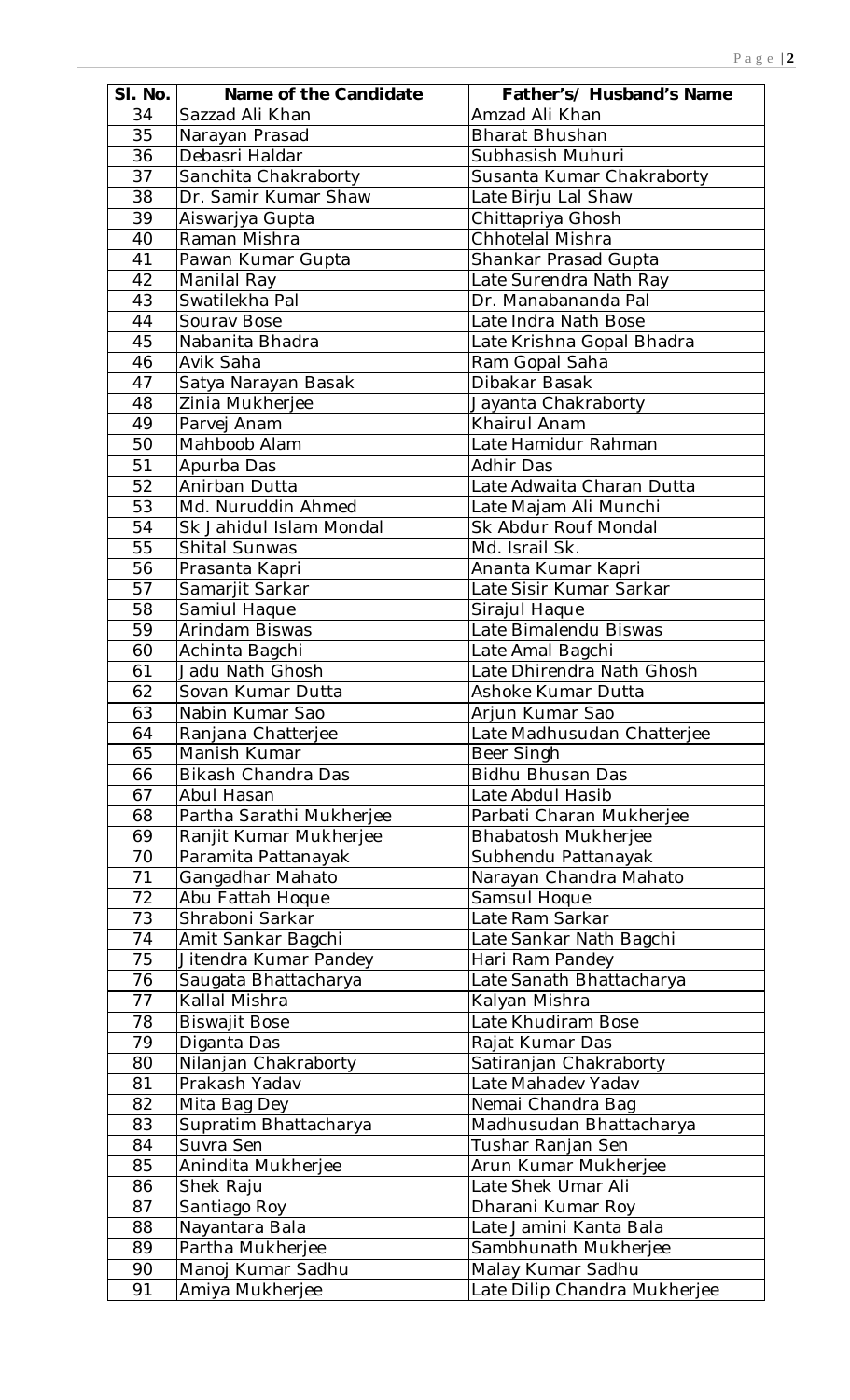| SI. No. | Name of the Candidate          | Father's/ Husband's Name       |
|---------|--------------------------------|--------------------------------|
| 92      | Monoj Paul                     | Late Sunil Kumar Paul          |
| 93      | Tanaya Sengupta                | Late Sudhangshu Kumar Sengupta |
| 94      | Bikas Ray                      | Jaydeb Ray                     |
| 95      | <b>Uddipan Chatterjee</b>      | Late Uday Chatterjee           |
| 96      | Kunal Dutta                    | Gouranga Kumar Dutta           |
| 97      | Manturam Das                   | Late Dulal Chandra Das         |
| 98      | Anango Bhattacharya            | Naba Kumar Bhattacharya        |
| 99      | Kaustav Basu                   | Late Kanai Lal Basu            |
| 100     | Md Salim Ali Sanfui            | Late Md Saukat Ali Sanfui      |
| 101     | Suman Das                      | Subhas Das                     |
| 102     | Rekha Shaw                     |                                |
|         |                                | Late Raghubir Shaw             |
| 103     | Barnali Mallick                | Bijan Kr. Mallick              |
| 104     | Srabanti Das                   | Samar Kumar Das                |
| 105     | Md Arif Wadood                 | Late Abdul Wadood              |
| 106     | Afsaruddin Sarkar              | Alauddin Sarkar                |
| 107     | Sonali Chitrakar               | Late Dilip Kumar Chitrakar     |
| 108     | Rapti Sinha                    | Siddhartha Sinha               |
| 109     | Kishore Kumar Bhattacharjee    | Kartick Pada Bhattacharjee     |
| 110     | Anindya Koner                  | Tarak Nath Koner               |
| 111     | Sanjeev Kumar Sharma           | Sh. Sushil K. Sharma           |
| 112     | Prasanta Kundu                 | Bimal Chandra Kundu            |
| 113     | Sk. Fazul-E-Khoda Bin Mustapha | Sk. Golam Mustapha             |
| 114     | Radhe Shyam Singh              | Late Rameshram Singh           |
| 115     | Subhrojyoti Bhowmick           | Late Subrata Bhowmick          |
| 116     | Soumak Patra                   | Late Ushakar Patra             |
| 117     | Sk Imdadul Islam               | Late Sk Abdul Karim            |
| 118     | Sakshi Gopal Choubey           | Subhas Chandra Choubey         |
| 119     | Indra Narayan Patra            | Late Kamal Bindu Patra         |
| 120     | Arindam Mitra                  | Arun Kumar Mitra               |
| 121     | Sourabh Sengupta               | Shankar Sengupta               |
| 122     | Arun Kumar Das                 | Ajit kumar Das                 |
| 123     | <b>Bitan Das</b>               | Sudhir Kumar Das               |
| 124     | Kailash Dutta                  | Banshagopal Dutta              |
| 125     | Anit Panda                     | Asutosh Panda                  |
| 126     | Shyam Kumar Choubey            | Hari Shankar Choubey           |
| 127     | Amritendu Chakraborty          | Purnendu Shekhar Chakraborty   |
| 128     | Tuhin Subhra Raut              | Asit Baran Raut                |
| 129     | Pradyat Saha                   | Prabhat Saha                   |
| 130     | Smita Chatterjee               | Sudipto Ghatak                 |
| 131     | Jasojeet Mukherjee             | Ranajit Mukherjee              |
| 132     | Birendra Pathak                | Late Maheshwar Pathak          |
| 133     | Pinky Chowdhury                | Lal Chand Chowdhury            |
| 134     | Mala Pal (Basak)               | Pradip Pal                     |
| 135     | Banani Das                     | <b>Bimal Kumar Das</b>         |
|         |                                |                                |
| 136     | Sumit Kumar Ray                | Sukumar Ray                    |
| 137     | Soumik Ray                     | Tapas Kumar Ray                |
| 138     | Bipasha Chatterjee             | Parag Neogi                    |
| 139     | Pratyush Patwari               | Alok Patwari                   |
| 140     | Sayontan Chowdhury             | Late Manas Chowdhury           |
| 141     | Sanchari Bhadra                | Shambhu Nath Bhadra            |
| 142     | Anindita Santra                | Sankar Sarkar                  |
| 143     | Chanchal Sen                   | Rabin Sen                      |
| 144     | Soumi Bose                     | Late Madhu Sudan Bose          |
| 145     | Malay Kumar Roy                | Nirad Baran Roy                |
| 146     | Subhajit Chattopadhyay         | Dr. Saibal Chattopadhyay       |
| 147     | Govinda Kundu                  | Late Jagannath Kundu           |
| 148     | Nurun Nabi                     | Golam Nabi                     |
| 149     | Debanshu Ghorai                | Abani Kumar Ghorai             |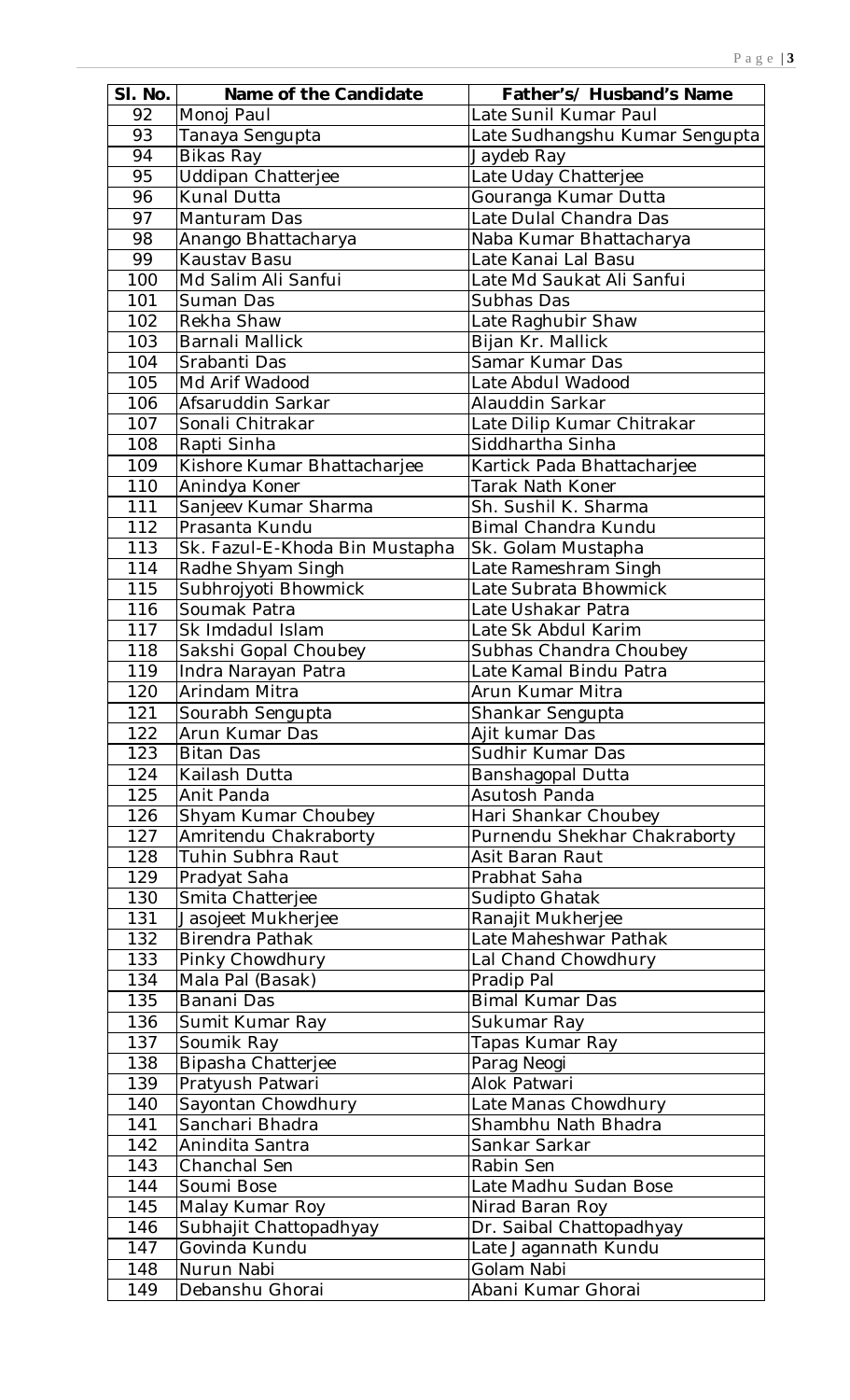| SI. No. | Name of the Candidate   | Father's/ Husband's Name        |
|---------|-------------------------|---------------------------------|
| 150     | Sudipto Ghatak          | Late Jagabandhu Ghatak          |
| 151     | Soumitra Sinha Sarkar   | Late Pranhari Sinha Sarkar      |
| 152     | Md Hadiur Rahaman       | Maula Box Mollick               |
| 153     | Shrinivas Prasad Shah   | Kanhaiya Prasad Shah            |
| 154     | <b>Bhrigunath Yadav</b> | Bharat Yadav                    |
| 155     | Lalitesh Mani           | Late (Sri) Brahamchari Uma Kant |
|         |                         | Sharma                          |

**LIST – B** : This list contains the names of **39** applicants. In view of the Notification No. 4346-RG Dated 02.11.2022 there are certain defect(s) in their applications, as specified against their names. These candidates are requested to remove/cure such defect(s) within **February 24, 2022** by appearing personally before the Recruitment Cell, 6th Floor, Sesqui-centenary Building, High Court, Calcutta, between 11 AM to 4:30 PM.

| SI.<br>No.     | Name of the<br>Candidate     | Father's/<br><b>Husband's Name</b>      | <b>Remarks</b>                                                                                                                                                                                                                                                                                                             |
|----------------|------------------------------|-----------------------------------------|----------------------------------------------------------------------------------------------------------------------------------------------------------------------------------------------------------------------------------------------------------------------------------------------------------------------------|
| 1              | Sarbananda<br>Sanyal         | Late Mahananda<br>Sanyal                | Experience Certificate and character certificate from<br>Bar not submitted.                                                                                                                                                                                                                                                |
| $\overline{2}$ | Aslam Ahmed<br>Jamal         | Ahmad<br>Jamaluddin                     | Two photographs unsigned.                                                                                                                                                                                                                                                                                                  |
| 3              | Shamik Banerjee              | Shyamal Banerjee                        | (2)<br>addressed<br>(1)<br>Unattested documents,<br>Self<br>envelope not produced, (3) Original<br>experience<br>certificate not produced.                                                                                                                                                                                 |
| 4              | <b>Tanusree Das</b>          | Tarun Kumar Das                         | Produced experience certificate is found insufficient/<br>determine<br>the<br>fulfillment<br>inadequate<br>to<br>Οf<br>qualification criteria [as notified in page 3 under<br>Qualification heading Sub heading -C] read as 'He/<br>She has been practicing for not less than 7 years as<br>an advocate as on 01.01.2021'. |
| 5              | Suranjana De<br>(Sarkar)     | Dulal Chandra De                        | Practising certificate without countersigned from<br>District Judge.                                                                                                                                                                                                                                                       |
| 6              | Md. Nasim Akhtar<br>Ansari   | Late Md.<br>Niramuddin Ansari produced. | No document in support of his Date of Birth is                                                                                                                                                                                                                                                                             |
| $\overline{7}$ | Anindya Ganguly              | Late Ashim<br>Chandra Ganguly           | Original copy of experience certificate not produced<br>and original character certificate not produced.                                                                                                                                                                                                                   |
| 8              | Moumita<br>Chakraborty       | Late Bidyut Ranjan<br>Chakraborty       | One character certificate not produced.                                                                                                                                                                                                                                                                                    |
| 9              | Ranesh Ranjit<br>Mondal      | Ranajit Kumar<br>Mondal                 | One character certificate not produced.                                                                                                                                                                                                                                                                                    |
| 10             | Prosenjit<br>Mukherjee       | Gour Chandra<br>Mukherjee               | Instead of Original<br>certificate<br>experience<br>the<br>candidate has produced photocopy of experienced<br>certificate.                                                                                                                                                                                                 |
| 11             | Kalyanasish<br><b>Biswas</b> | Krishna Kumar<br><b>Biswas</b>          | Some documents annexed without self attestation.                                                                                                                                                                                                                                                                           |
| 12             | Abul Barkat                  | Md. Sakhauddin<br>Mondal                | (1) Two photographs are unsigned, (2) LLB certificate<br>not produced.                                                                                                                                                                                                                                                     |
| 13             | Arindam Dutta                | Mriganka Dutta                          | All photographs are unsigned.                                                                                                                                                                                                                                                                                              |
| 14             | Chirantan<br>Debnath         | Rajendra Kr<br>Debnath                  | Produced experience certificate is found insufficient/<br>inadequate<br>determine<br>the<br>fulfillment<br>to<br>0f<br>qualification criteria [as notified in page 3 under<br>Qualification heading Sub heading -C] read as 'He/<br>She has been practicing for not less than 7 years as<br>an advocate as on 01.01.2021'. |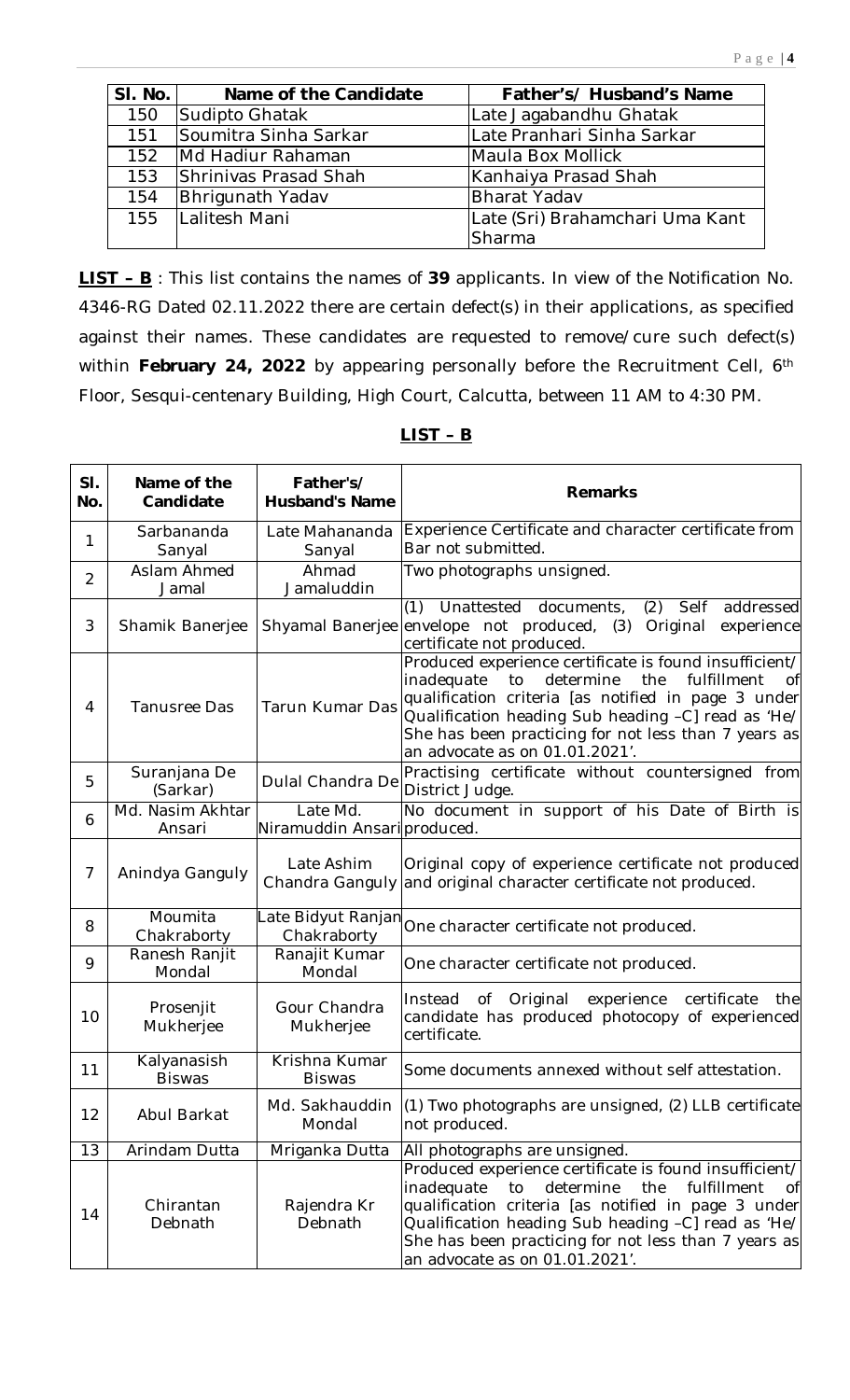| SI.<br>No. | Name of the<br>Candidate             | Father's/<br><b>Husband's Name</b> | <b>Remarks</b>                                                                                                                                                                                                                                                                                                                                                                                                                            |
|------------|--------------------------------------|------------------------------------|-------------------------------------------------------------------------------------------------------------------------------------------------------------------------------------------------------------------------------------------------------------------------------------------------------------------------------------------------------------------------------------------------------------------------------------------|
| 15         | Sutapa Chatterjee                    | Sibdas Chatterjee                  | (1) Application without full signature,<br>(2)<br>One<br>certificate<br>character<br>from<br>Vice-<br>president/President/Chairman of Bar not produced,<br>(3) Experience certificate not produced by Bar One<br>supportive affidavit from candidate attached.                                                                                                                                                                            |
| 16         | Chiranjit Rooj                       | Susanta Rooj                       | Produced experience certificate is found insufficient/<br>determine<br>fulfillment<br>inadequate<br>to<br>the<br>Οf<br>qualification criteria [as notified in page 3 under<br>Qualification heading Sub heading -C] read as 'He/<br>She has been practicing for not less than 7 years as<br>an advocate as on 01.01.2021'.                                                                                                                |
| 17         | Debdas Dutta                         | Radhashyam Dutta                   | As per his declaration, he has joined in KPT as<br>Senior Law Officer. No documents regarding his<br>appointment or NOC for appearing in DRB 2021 is<br>produced.                                                                                                                                                                                                                                                                         |
| 18         | Kausik Roy                           | Jogen Roy                          | One character certificate not produced.                                                                                                                                                                                                                                                                                                                                                                                                   |
| 19         | Saurav Chatterjee                    | Dipak Chatterjee                   | (1) Copy of Enrollment Certificate not produced, (2)<br>One character certificate produced in photocopy, (3)<br>All photographs are unsigned.                                                                                                                                                                                                                                                                                             |
| 20         | Payel Hati (Dutta)                   | Partha Hati                        | Produced experience certificate is found insufficient/<br>determine<br>inadequate<br>to<br>the<br>fulfillment<br>Οf<br>qualification criteria [as notified in page 3 under<br>Qualification heading Sub heading -C] read as 'He/<br>She has been practicing for not less than 7 years as<br>an advocate as on 01.01.2021'.                                                                                                                |
| 21         | Chaiti Dey Mallick                   | Santanu Mallick                    | One character certificate not given.                                                                                                                                                                                                                                                                                                                                                                                                      |
| 22         | Prashant Agrawal                     | Uma Shankar<br>Agrawal             | Both photographs unsigned.                                                                                                                                                                                                                                                                                                                                                                                                                |
| 23         | Anal Rai                             | Mohan Singh Rai                    | All photos are unsigned.                                                                                                                                                                                                                                                                                                                                                                                                                  |
| 24         | Soma Kanjilal                        | Dr. Debmalya<br>Maity              | Photocopy of Enrolment letter not produced.                                                                                                                                                                                                                                                                                                                                                                                               |
| 25         | Mithu<br>Bhattacharya                | Late Arun Kumar<br>Bhattacharya    | Two photographs unsigned. Experience certificate is<br>signed before date of Notification by District Judge<br>on 02.04.2019. Produced experience certificate is<br>found insufficient/ inadequate to determine the<br>fulfillment of qualification criteria [as notified in<br>page 3 under Qualification heading Sub heading -C]<br>read as 'He/ She has been practicing for not less<br>than 7 years as an advocate as on 01.01.2021'. |
| 26         | Partha Pratim<br>Karjee              | <b>Bimal Kumar</b><br>Karjee       | One Character certificate from Secretary/<br>(1)<br>President/ Vice-president, of Bar not produced. (2)<br>submission of character certificates<br>Regarding<br>undertaking given. (3) Photocopy of prayer for NOC<br>produced but NOC not submitted.                                                                                                                                                                                     |
| 27         | Amir Safique Molla                   | Late Ansar Ali<br>Molla            | One character certificate in original not produced as<br>per notification.                                                                                                                                                                                                                                                                                                                                                                |
| 28         | Sk Afrojul Haque                     | Sk Sirajul Haque                   | certificate<br>experience<br>Produced<br>is<br>found<br>insufficient/inadequate to determine the fulfillment<br>of qualification criteria [as notified in page 3 under<br>Qualification heading Sub heading -C] read as 'He/<br>She has been practicing for not less than 7 years as<br>an advocate as on 01.01.2021'.                                                                                                                    |
| 29         | Ziaul Haque Ansari Ali Haider Ansari |                                    | (2) Unattested<br>(1) Both photographs unsigned,<br>document, (3) Enrolment section letter number as<br>Character<br>mentioned<br>the<br>Certificate<br>in<br>and<br>Enrollment<br>Certificate<br>does<br>with<br>not<br>tally<br>Enrollment Section letter.                                                                                                                                                                              |
| 30         | Barnali<br>Chattopadhyay             | Nilkamal<br>Chattopadhyay          | Both photographs unsigned.                                                                                                                                                                                                                                                                                                                                                                                                                |
| 31         | Raja Savyasachi<br>Saha              | Dulal Chandra<br>Saha              | Unattested documents.                                                                                                                                                                                                                                                                                                                                                                                                                     |
|            |                                      |                                    |                                                                                                                                                                                                                                                                                                                                                                                                                                           |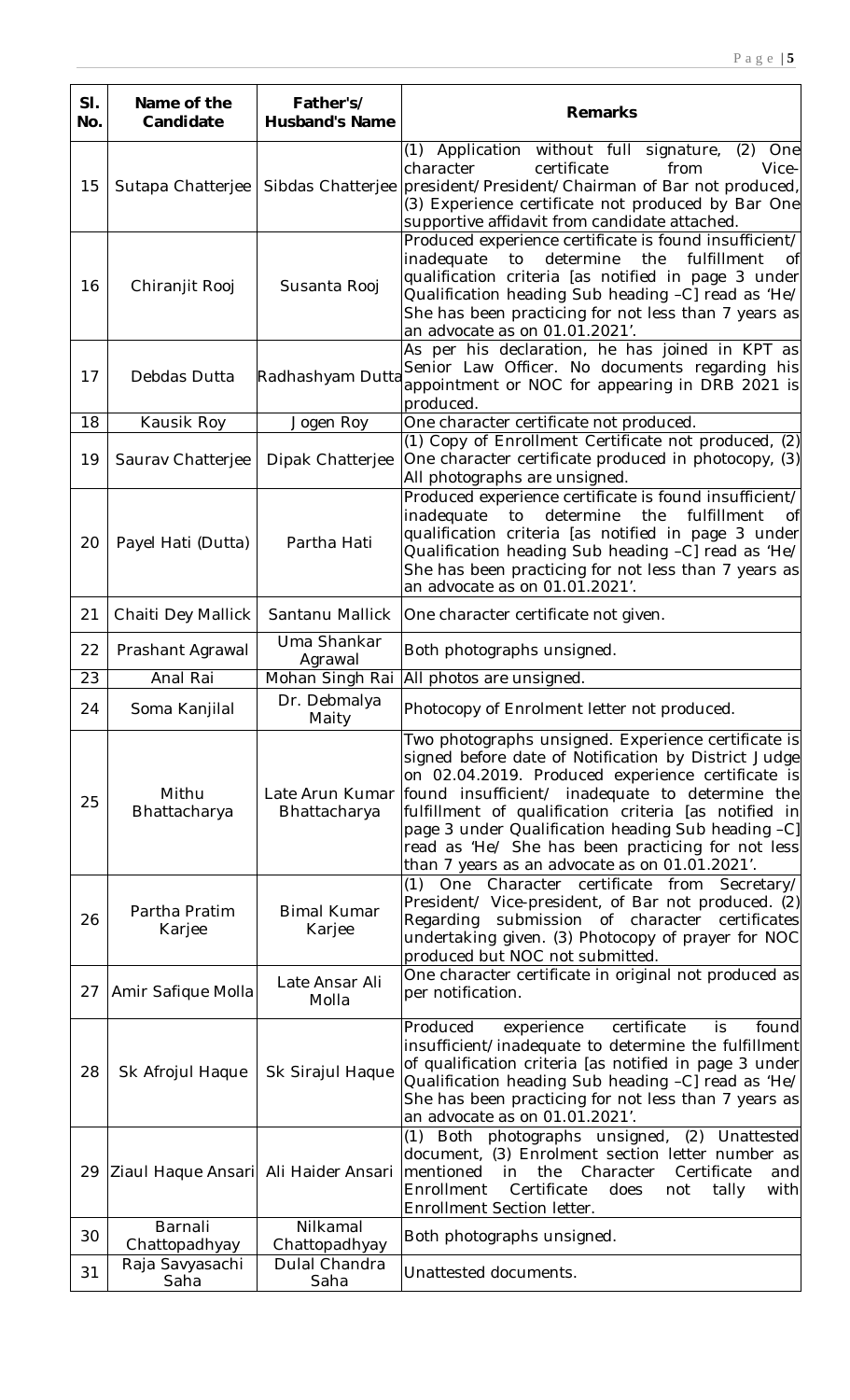| SI.<br>No. | Name of the<br>Candidate             | Father's/<br><b>Husband's Name</b> | <b>Remarks</b>                                                                                                                                                                                                                                              |
|------------|--------------------------------------|------------------------------------|-------------------------------------------------------------------------------------------------------------------------------------------------------------------------------------------------------------------------------------------------------------|
| 32         | Sanjukta Roy                         | Dr. Dipak Kumar<br>Roy             | Unsigned photographs.                                                                                                                                                                                                                                       |
| 33         | Rupali Biswas                        | Amit Kr. Kundu                     | Enrolment number does not tally with enrolment<br>letter.                                                                                                                                                                                                   |
| 34         | Soma Biswas                          | Late Nimai Chand<br><b>Biswas</b>  | NOC not submitted.                                                                                                                                                                                                                                          |
| 35         | Srijani<br>Bhattacharya<br>Mukherjee | Bhattacharya                       | Dr. Satchidananda Date of Birth doesn't match with the produced<br>documents.                                                                                                                                                                               |
| 36         | Gouri Barman                         |                                    | One self-addressed envelope with postage stamp of<br>Rs. 42/- not submitted.<br>Prem Hori Barman Photocopy of enrolment certificate not submitted.<br>Two character certificates as per Notification No.<br>4346-RG dated 2nd November, 2021 not submitted. |
| 37         | Sanjib Thakur                        | Chandra Bhan<br>Thakur             | Un-attested documents produced.                                                                                                                                                                                                                             |
| 38         | Iti Gupta                            | Swatantra Kumar<br>Gupta           | Practicing certificate from 02.01.2008 to 30.05.2018<br>not furnished.<br>7 (seven) years continuous practice as an Advocate<br>as on 01.01.2021 not submitted.                                                                                             |
| 39         | Ambuj Kumar                          | Late Sri Jitendra<br>Lal Das       | Counter signature of District Judge not done on<br>experience-cum-character certificate.                                                                                                                                                                    |

**LIST – C** : This list contains the names of **03** applicants whose applications are found defective for non-fulfillment of eligibility criteria, as specified against their names, as per Notification No. 4346 - RG, dated 2<sup>nd</sup> November, 2021. Accordingly, they are declared as ineligible to appear in the instant recruitment process.

# **LIST – C**

| SI.<br>No. | Name of the<br>Candidate                  | Father's/ Husband's<br><b>Name</b> | <b>Remark</b>                                          |
|------------|-------------------------------------------|------------------------------------|--------------------------------------------------------|
| 1          | Saumya Mondal                             | Joydeb Mondal                      | Under age<br>No examination fees are<br>deposited.     |
| 2          | Minakshi Chakraborty Samir Kr Chakraborty |                                    | She has been practicing less<br>than 07 (seven) years. |
| 3          | Arindam Bhakat                            | Ajit Kumar Bhakat                  | Under age                                              |

# **DATE, TIME & VENUE OF PRELIMINARY EXAMINATION (OMR BASED)**

| <b>DATE</b>                     | <b>TIME</b>                     | <b>VENUE</b>                                                                                             |
|---------------------------------|---------------------------------|----------------------------------------------------------------------------------------------------------|
| 12 <sup>th</sup> March,<br>2022 | 1:00 P.M. to 02:00<br><b>PM</b> | <b>Public Service Commission, West</b><br>Bengal,<br>161-A, S.P. Mukherjee Road, Kolkata<br>$-7000026$ . |

**\*\*\* The candidates must report to the examination centre at 11:30 A.M. positively on the date of the examination.** 

**Mere participation in the preliminary test (phase-I) shall not create any equity in favour of the candidates.**